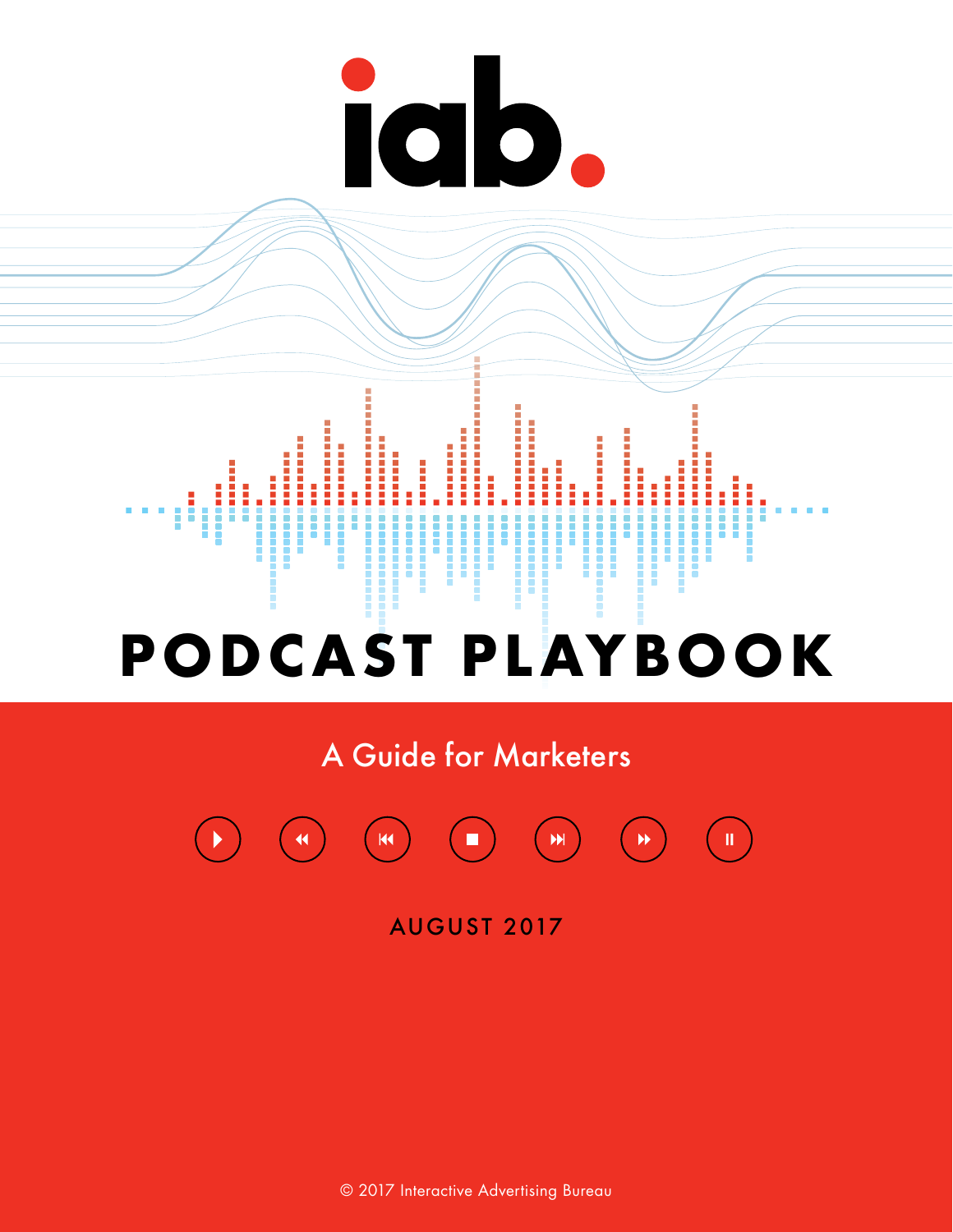

### <span id="page-1-0"></span>**Introduction**

Nearly a quarter of the 12+ population in the US listens to podcasts on a monthly basis, according to Edison Research's 'Podcast Consumer 2017'. That significant percentage presents today's marketers with great opportunities to engage with digital media consumers through podcast advertising. Podcast listeners are highly engaged, react positively to ads in podcasts, and are likely to favor the advertisers they hear. The mainstreaming of podcasts follows a broader pattern of smartphone use and connected mobile lifestyles where audio plays an increasingly central role. In fact, 85% of listening to podcasts takes place on a mobile device (Podtrac Analytics, May 2017). Podcast advertising is versatile, offering both brand and response driven marketing strategies a wide variety of ad options from native and host read ads to dynamically inserted, standardized ad units. And podcasts ads can impact the consumer whether the screen is on or off – overcoming one of the biggest challenges of today's overcrowded digital media environment. Written by a working group of podcast members of IAB's Audio Committee, this guide provides an overview for marketers of podcast advertising.

Special thanks to the working group that put this guide together, including:

Harry Clark, Market Enginuity (co-chair) Lex Friedman, Midroll Media (co-chair) Carolyn Hudson, Targetspot Ilwira Marciszek, AdLarge Media Brett Robinson, NPR Anna Sullivan, Gimlet

IAB Podcast Group Member Companies:

- ABC News
- Acast Stories USA
- AdGear Technologies, Inc.
- AdLarge Media
- Adswizz Inc
- BlogTalkRadio
- Bloomberg
- CBS Local
- Condé Nast
- ESPN.com
- Fyber
- Gimlet
- Good Apple Digital
- IAB
- iHeartMedia
- InfoSpace
- **IPONWEB** Inc
- Libsyn
- Lonely Planet
- Market Enginuity
- Midroll Media
- Minnesota Public Radio
- National Public Media
- New York Public Radio
- The New York Times Company
- Nielsen
- Pandora
- PodcastOne
- Podtrac
- Public Media Marketing
- RawVoice
- RhythmOne
- Sharethrough
- Sizmek
- Slate
- StartApp
- TargetSpot
- Triton Digital
- Turner Broadcasting System
- Westwood One
- WNYC
- Wondery LLC
- XappMedia, Inc.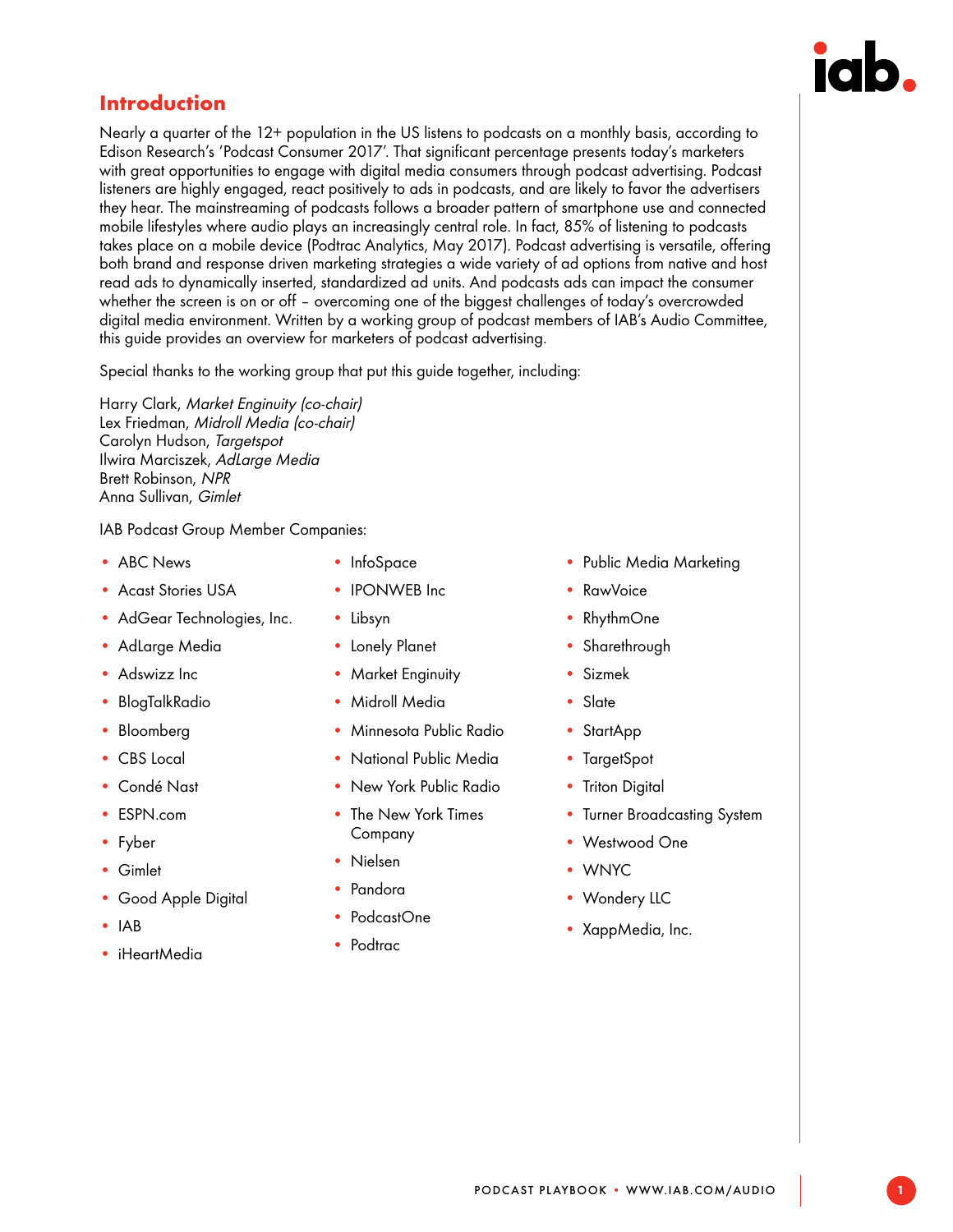# iab.

# Table of Contents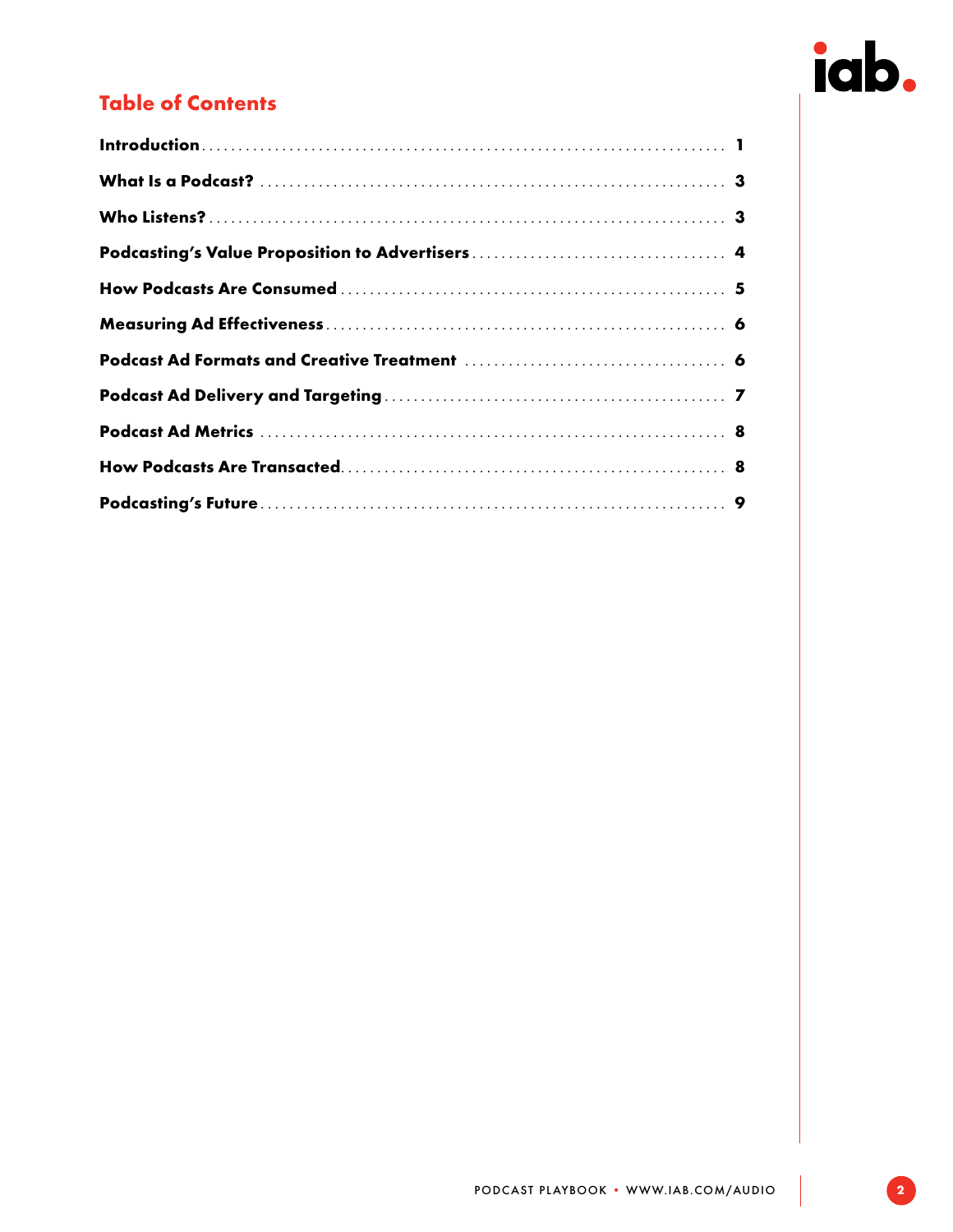

# <span id="page-3-0"></span>What Is a Podcast?

"A podcast is an episodic series of digital audio files which a user can download and listen to. It is often available for subscription, so that new episodes are automatically downloaded via web syndication to the user's own local computer, mobile application, or portable media player." (Wikipedia) Podcasts were born from radio, and have since grown organically to become its own medium.

After Apple made podcast audio files more readily accessible via iTunes in 2005, the idea of podcasting shifted away from serving as a supplementary form of reporting to its own independent medium. Both long-standing shows like "TED Radio Hour" and viral shows like "Serial" launched podcasting into popular culture. Today's podcast listener enjoys vast choices in terms of podcast genres such as comedy, drama, sports, politics, advice, technology, lifestyle and more, with tens of thousands of programs to choose from.

In 2012, Apple released its first version of a podcasting app into the App Store. Two years later, Apple began including its Podcasts app as part of the default installation of iOS 8 on iPhones and iPads. That app now accounts for more than 50% of all podcast downloads. With roots solidly based in in-app listening, podcast listening is highly mobile.

# Who Listens?

With nearly a quarter of the US population listening on a monthly basis to podcasts, the audience is large and varied. Here's a snapshot of the podcast audience.

#### Podcast Listeners Are:

- 56% Male and 44% Female (Source: The Podcast Consumer 2017, Edison Research and Triton Digital)
- Younger than the US population:



- Podcast listeners are more likely than the US population to have a high household income, and also a college degree. (Source: The Podcast Consumer 2017, Edison Research and Triton Digital).
- Podcast listeners are "business influencers" as well 80% have full time jobs and 30% are executives or managers. Nearly half (49%) are in a position where they make business purchasing decisions. (Source: NPR Podcast Listener Profile 2016)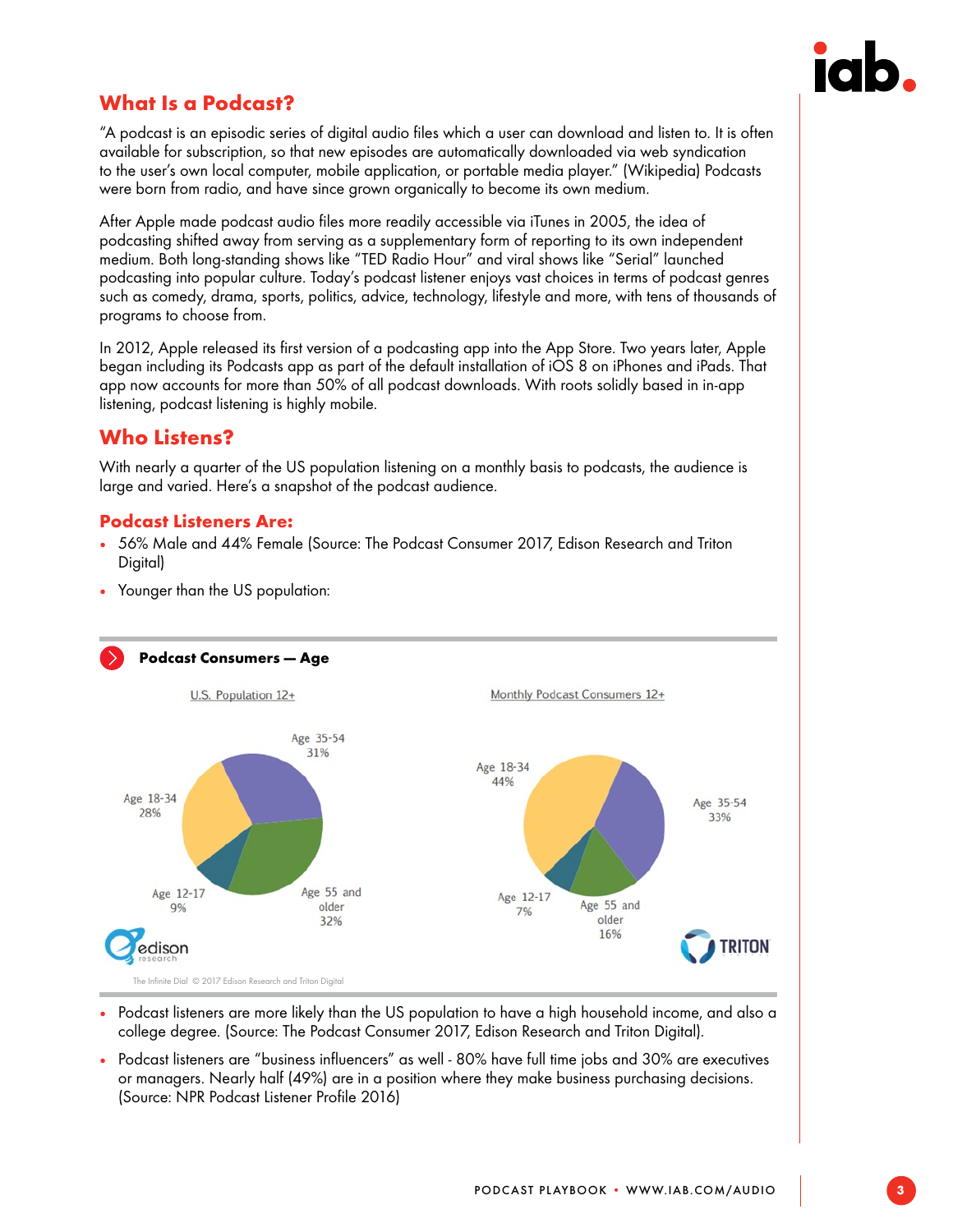

# <span id="page-4-0"></span>Podcasting's Value Proposition to Advertisers

#### 1. Reach

40% of the US 12+ population - an estimated 112 million - have listened to a podcast. Monthly podcast listenership has been growing steadily as well, with 24% of the population 12+ listening to a podcast in the past month. (Edison Research study: "Podcast Consumer 2017")

#### 2. Captivated Audience

Podcasts present a valuable opportunity for advertisers, rooted in the "opt-in" nature of the medium. Because podcast listeners actively seek out their content in a way similar to video on demand, the engagement factor is significant... This provides an ideal environment for advertisers who can tap into a growing audience of people who are actively seeking the content they want whenever they want it.

#### 3. Listeners Lean In

Podcasting's "lean forward" listening experience leads to strong responsiveness. In research conducted by Midroll among listeners to podcasts in their network, 67 percent of respondents could name an actual product feature or specific promotion mentioned in a podcast ad, and 61 percent of listeners indicated that they purchased a product or service they learned about from a podcast ad. A comScore/Wondery study showed that podcast ads create favorable impressions with consumers:



#### 4. Mobile Opportunities

Most podcast consumption happens on mobile devices. In fact, 85% of podcast listening occurs on mobile devices (source: Podcast Analytics, May 2017). This allows for a marketing touchpoint with podcast listeners regardless of where they are listening. With two-thirds of digital media minutes now spent on mobile (2016 U.S. Mobile App Report by comScore), advertising reach on mobile devices is a key consideration for advertisers.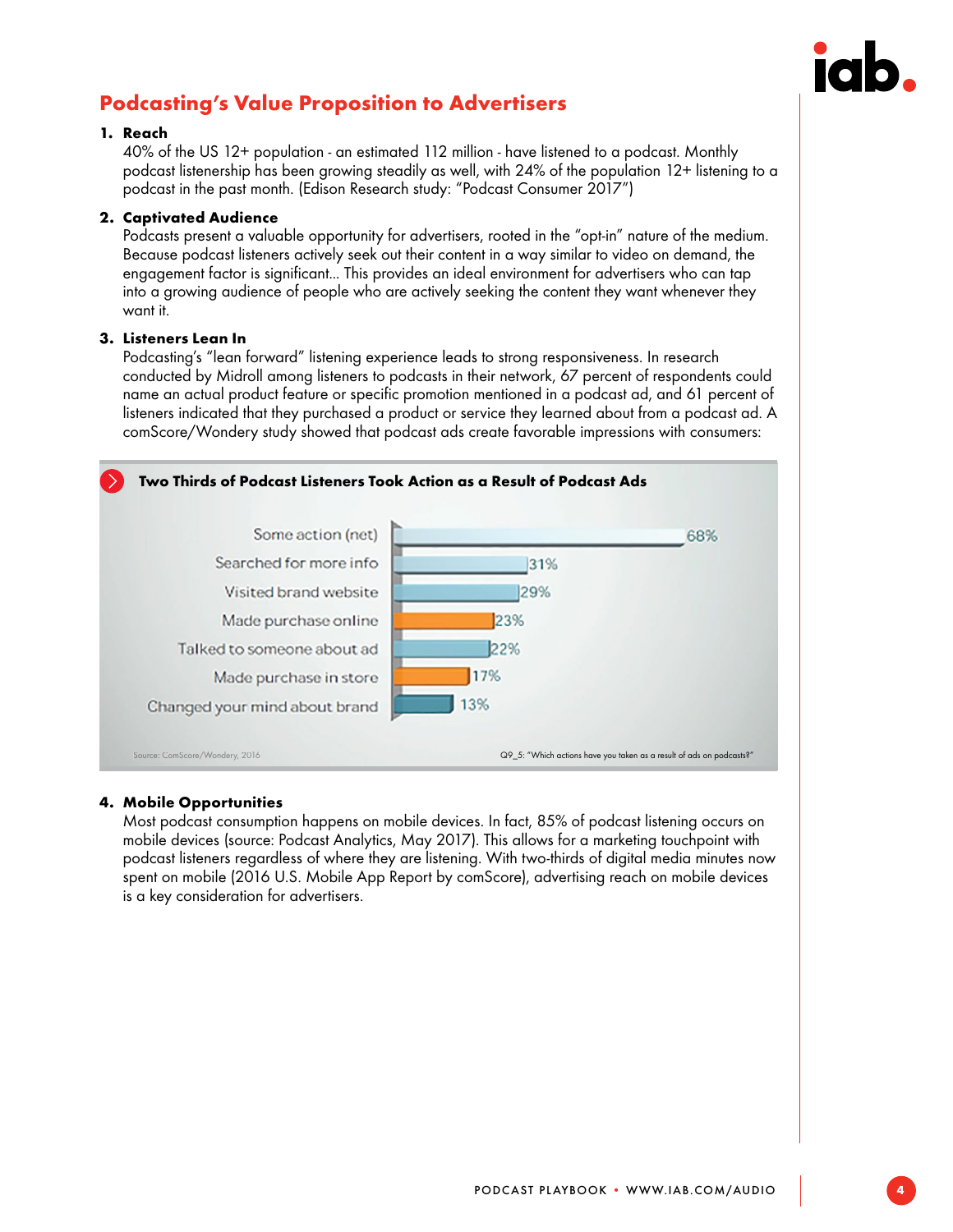

# <span id="page-5-0"></span>How Podcasts Are Consumed

Podcasts can be consumed anywhere, and accessed from many apps. Listeners report that they listen to podcasts in numerous places: Commute listening is very popular, as is listening at work, while doing chores at home, during exercise, or while traveling.



It's extremely easy — and popular — to listen to podcasts while mobile. Just as email can be read on a mobile phone, laptop or tablet using a web browser or app, the same is true for podcasts. Podcasts can also be consumed when the listener is connected to the internet, or downloaded on demand or automatically for offline consumption.



Once published, podcasts are typically available to every popular podcast listening app. By far the majority (61%) of podcast listening happens on an Apple platform - either iTunes on the Desktop (6%) or via the Apple Podcast app (55%). And podcast listeners are listening on the go, with 85% of listens happening on a mobile device. (Podtrac Analytics, May 2017)

Some listeners choose to listen to podcasts via embedded players on the web. These players can vary in look and functionality depending on where a podcast is hosted. Often, when people listen to podcasts in the car, they pair their phone via Bluetooth or connect it directly via USB. Some cars offer some level of in-dash connectivity to podcast apps, and others offer integration with Apple's CarPlay or Google's Android Auto.

Typically, podcast listeners subscribe to the podcasts they like. When they do so, new episodes appear automatically on their devices, often accompanied by a push notification (e.g., "A new episode of [Show Name] is available!"). Podcast apps will continue to download new episodes of a listener's subscriptions when new episodes are released, but most apps will eventually stop downloading if a user hasn't listened to episodes in a while.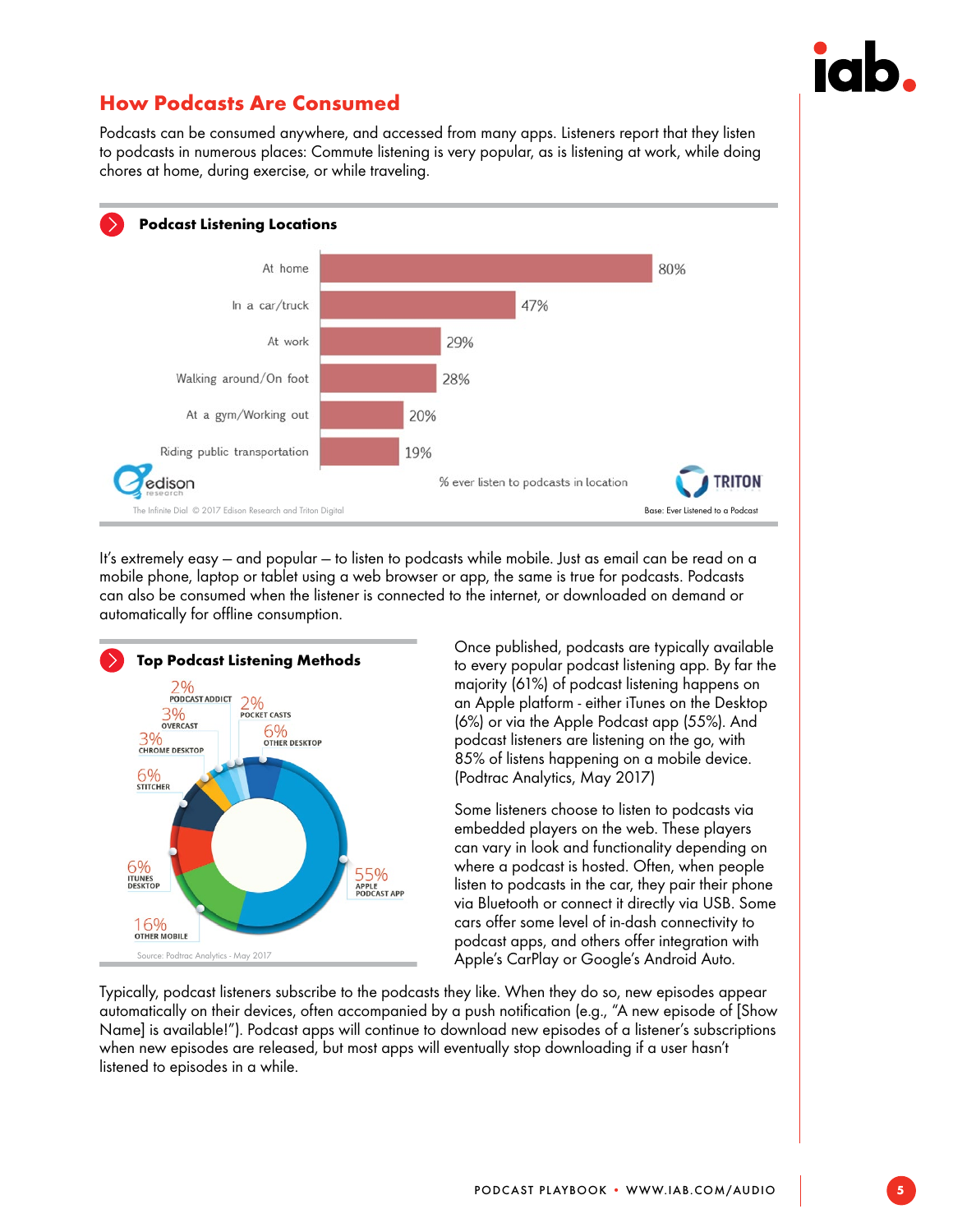

<span id="page-6-0"></span>The average number of podcasts that listeners report listening to continues to increase each year. The most recent data from Edison Research is that, on average, fans subscribe to an average six podcasts per week.



# Measuring Ad Effectiveness

As with other mediums, there are numerous ways to evaluate the success of a podcast advertising campaign.

The podcast advertising space was first really put to significant use by the Direct Response (DR) community. DR advertisers track ad effectiveness in podcasts similarly to how they track other media with custom offer codes, vanity URLs, and/or phone numbers (with those first two options being far more common than the third). DR companies can track success easily, because they can directly attribute sales to individual podcasts through those codes and URLs.

Brand advertisers typically rely on recall studies, lift studies, social media mentions, or overall growth to measure ad effectiveness. That's true not just in podcasting, of course; that's how brands measure effectiveness wherever they advertise.

Brand recall studies conducted around the industry show an impressively high recall rate for podcasting. In research conducted by Midroll Media among listeners to podcasts in their network, 67 percent of respondents could name an actual product feature or specific promotion mentioned in a podcast ad.

# Podcast Ad Formats and Creative Treatment

The standard ad units available on most podcasts are pre-rolls, mid-rolls, and post-rolls. The availability and number of each will vary depending on the length of a podcast. As podcast listening grows and the industry evolves, new ad formats are being developed beyond these traditional ad types. The type of ad will vary by publisher and show.

- Spot Types and Lengths
	- Pre-roll: Audio ad that plays at the beginning of a show. Ad length will vary by publisher.
	- Mid-roll: Audio ad that plays within the content between show segments. Ad length and number of Mid-roll units will vary by publisher.
	- Post-roll: Audio ad that plays at the end of an episode. Number and length will vary by publisher.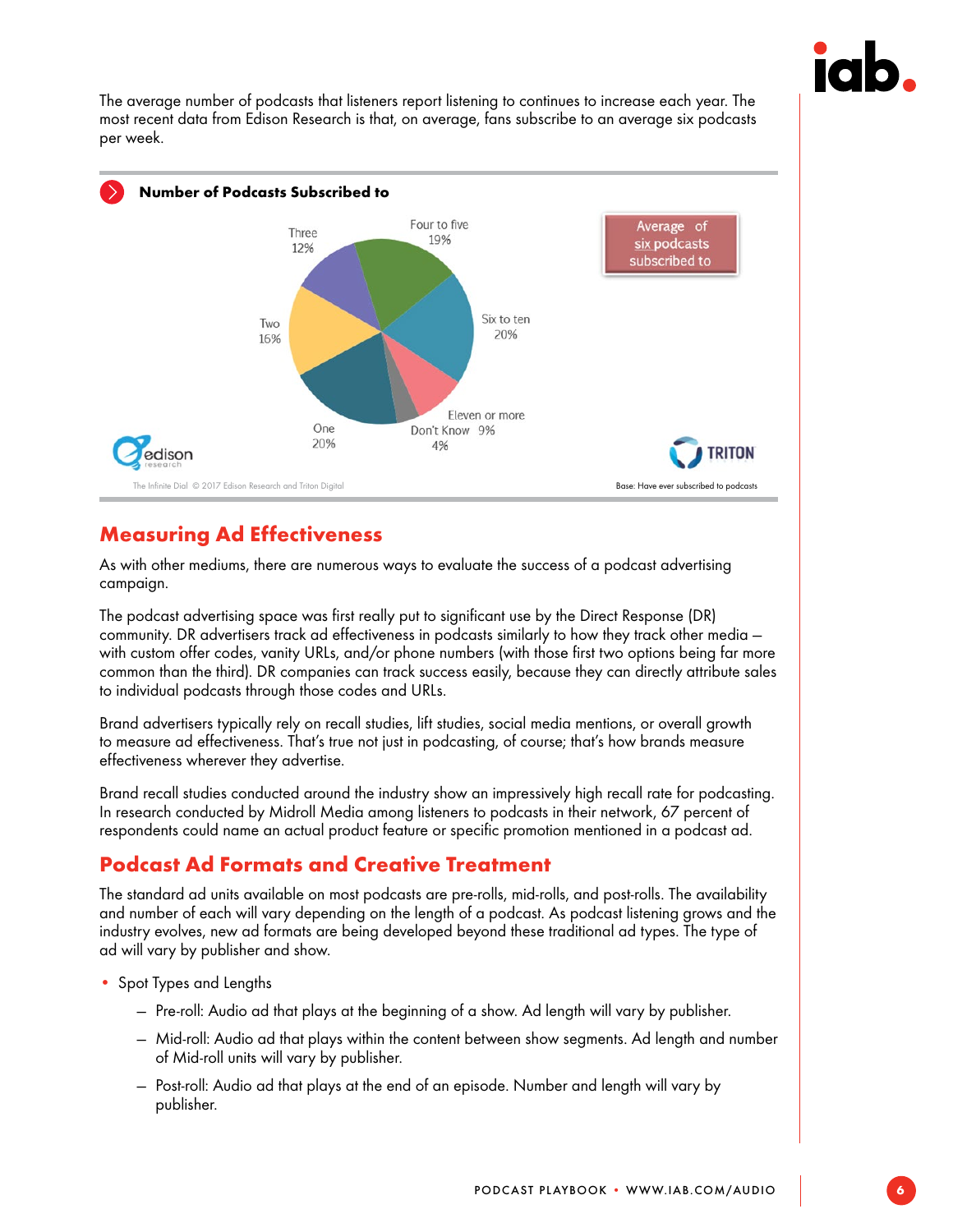<span id="page-7-0"></span>Creative Treatments of Podcast Ads:



- Host/Announcer Read
	- Host-read ads are read by the show's host. Depending on the show, they may be edited into the program or pre-recorded and dynamically inserted. These ads may or may not be endorsements. In some cases, instead of a show's host reading these spots, an announcer voice common to the show may read the spots instead.
- Pre-recorded
	- Pre-recorded advertisements are recorded prior to a show's air date and are edited or dynamically inserted into an episode.
- Endorsement
	- In an endorsement ad, a show host(s) talks about their personal experience with a product and encourages their listeners to purchase it.
- Custom Segments
	- A custom segment is part of an episode, with varying lengths, where advertisers have the opportunity to work with hosts and producers to create content around topics intended to feel endemic to the show. These segments are usually longer than a standard pre, mid, or post-roll spot. In some cases these can actually be entire standalone custom episodes.
- Branded Series
	- Branded podcasts are a series of full-length episodes created on behalf of a brand. The number of episodes in the series, and the length of each episode varies, typically the brand will have final editorial control over content and execution.
- Presenting sponsorships
	- A presenting sponsorship provides one, or more, advertisers exclusivity of all ad units in a show for a predetermined amount of time or number of downloads. If more than one presenting sponsorship is available, it will typically be divided by share of voice. Presenting sponsorships may include non-audio elements, like logo placement on the show art.

# Podcast Ad Delivery and Targeting

Podcasting offers two ad delivery types. Targeting capabilities vary according to which type is used.

- The first, "baked in", features an advertising message that is a part of the podcast content and therefore lives within the content for its lifetime. This message is often "host-read", a unique opportunity that leverages the host personality for brand endorsement. The brand in this type of ad will benefit from native integration within the content, providing narrative brand awareness. Typically, "baked in" ads are labeled "host- read" or as "live reads" and are on a plan tied to specific podcast(s). They can also be a produced audio creative that is "baked in" to the content. With "baked in" ads, everyone who downloads the file will receive the same ad. Demographic targeting is achieved using data that shows that certain types of formats or programs deliver a particular age and gender set, or with user registration data that identifies the age and gender of a listener who is registered with a certain publisher or platform.
- The second type of ad delivery is a "dynamically inserted ad". This ad is served through an ad server and is inserted upon receipt of a podcast file request. New ads are inserted within the content on-demand, enabling precise scheduling, targeting, and delivery reporting. Advertisers can choose to target podcasts specifically based on content, daypart, geographic location, and other criteria. Dynamically inserted ads can be served across a range of podcasts, and targeted to a particular audience, time period, or reach and frequency objective.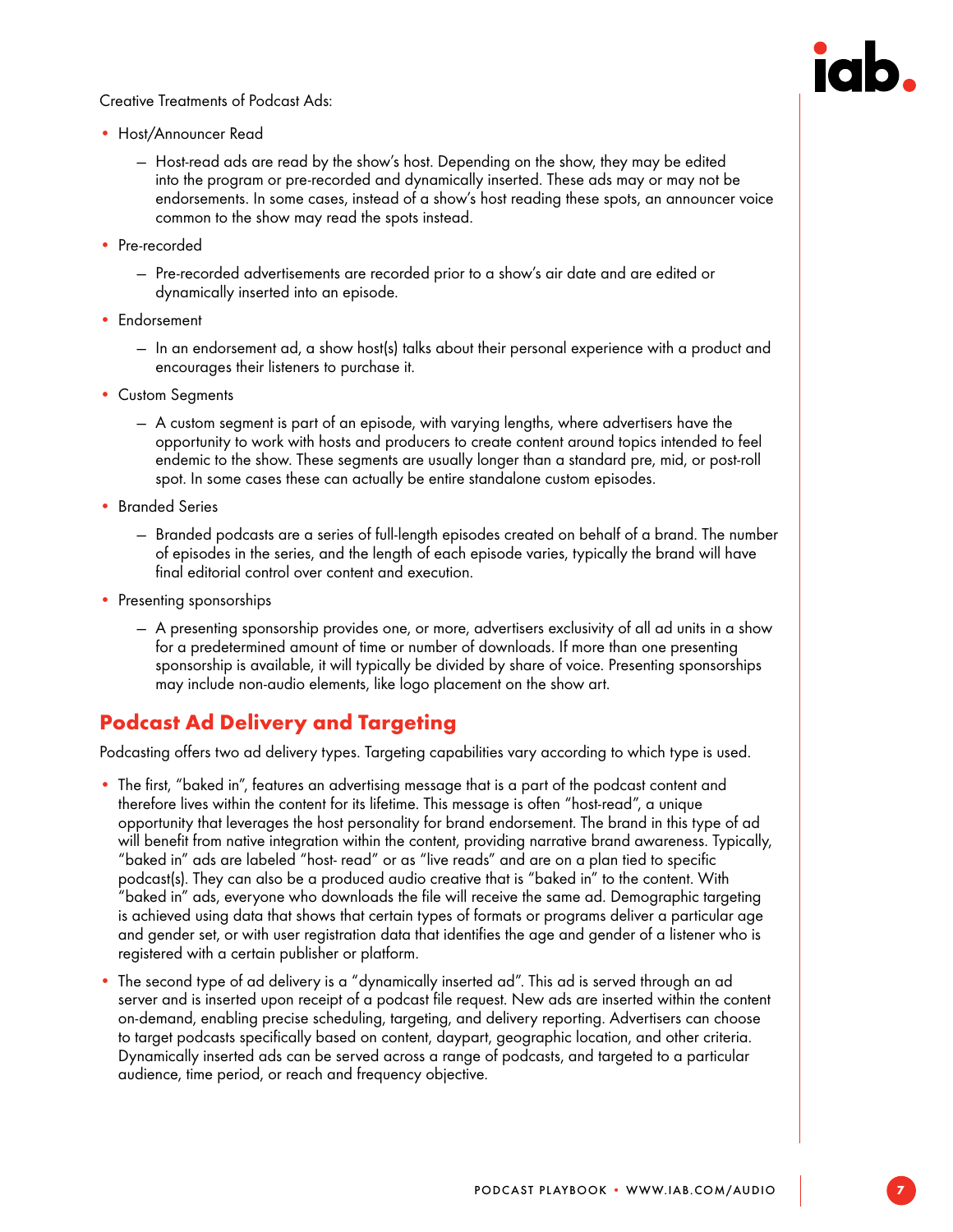

<span id="page-8-0"></span>Dynamic ad-insertion and baked-in advertisements each have their own advantages and disadvantages. Baked-in advertisements are more a part of the fabric of the show, while dynamically served ads offer precise targetability and measurement capabilities. Your preferred supplier can help you further evaluate the suitability of these options for ad campaigns.

# Podcast Ad Metrics

Podcasts are downloaded for immediate or later offline listening, or they are streamed. Downloads account for most of listening. Downloads, which can be tracked, are the standard audience measurement unit for podcasts. The ["IAB Podcast Ad Metrics Guidelines"](https://iabtechlab.com/wp-content/uploads/2016/07/Podcast-Metrics_September_2016.pdf) provides valuable insights into the development of reliable industry standards for podcast audience tracking and representation. Most podcast hosting platforms offer audience tracking resources that process data according to industry standards which can then be provided for planning and purchasing purposes.

Most podcasts are sold and measured on a basis of total downloads per episode, or downloads within a given timeframe. Podcast listening can happen entirely offline. Most apps download new episodes of subscribed podcasts automatically, enabling the listener to hear new episodes while on the subway, on a Wi-Fi-less airplane, or while driving into work. There is no standard way for podcast apps to report back on whether someone listened to an episode or not.

Most podcast companies price podcasts based on an average number of downloads per episode or per timeframe. Download measurement methodologies can vary a bit in their specifics among hosting companies, but the general formula for calculating downloads looks at bandwidth consumption per file, session length of a download, and similar factors.

To illustrate the math involved, here is an example: if an episode of a podcast is 80 megabytes, and a hosting company sees that 5,000 gigabytes of bandwidth were used serving that file, some quick math (remembering that 1 GB = 1,024 MB) indicates that the file in question was downloaded approximately 64,000 times. (5,000 GB x 1,024 MB per GB / 80 MB per episode = 64,000.)

Hosting companies work to de-duplicate users by looking at the number of requests from the same IP address to the same file in a short amount of time.

In June 2017, Apple announced that it would for the first time start offering publishers some data on listening behavior. These analytics will include information on completion rates, skips, and the like, and Apple promises the analytics will become available in "Fall 2017." Because Apple's apps represent such a sizable percentage of the listening audience, the data should provide further insights on how listeners consume podcasts.

# How Podcasts Are Transacted

Podcasts can be transacted in ways that digital marketers have grown accustomed to:

- The first way is via a CPM model, in which the CPM is based on the number of downloads an episode receives. For example, an ad in an episode that is downloaded 100,000 times can be considered to have 100,000 impressions. Since the CPM represents downloads anyway, the plan and transaction should be based on downloads from the outset. This can help to avoid confusion on delivery. A download-based transaction can be measured off of a contracted or estimated number of downloads. Estimated downloads are generally based on a single episode average from the past several months. In many cases, estimates are used to outline delivery expectations during a certain flight period. A campaign with contracted downloads will continue to run until fulfilled.
- Podcasts can also be transacted on a flat rate. This can represent a 100% SOV (Share of Voice) sponsorship of the content in which an advertiser is the only one within the content or the content itself is branded content. A flat rate can also be used when aggregating several smaller podcast inventories together, based on their overall average downloads.